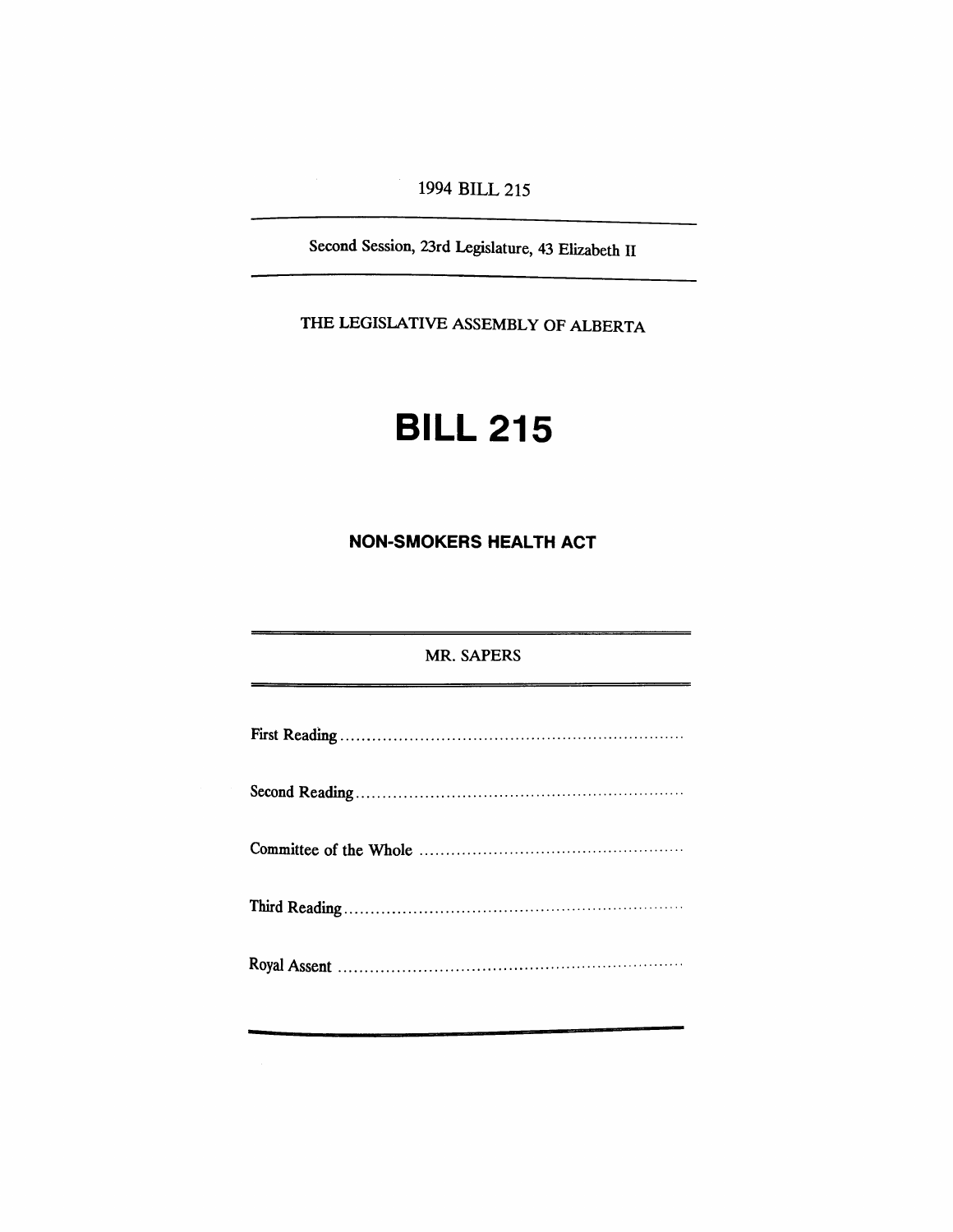*Bill* 215 *Mr. Sapers*

# **BILL 215**

1994

# **NON-SMOKERS HEALTH ACT**

*(Assented to* , 1994)

HER MAJESTY, by and with the advice and consent of the Legislative Assembly of Alberta, enacts as follows:

Definitions  $1(1)$  In this Act,

(a) "designated smoking area" means an area other than an enclosed room, that is designated for smoking under subsection 4(2);

(b) "designated smoking room" means an enclosed room that is designated for smoking under subsection 2(2);

(c) "employee" means a person who is employed by an employer;

(d) "employer" means a person who retains one or more individuals to do work for a wage, salary, commission or other remuneration at a place of work under the person's control and includes:

- (i) the Crown;
- (ii) the Legislative Assembly.

(e) "enclosed public place" includes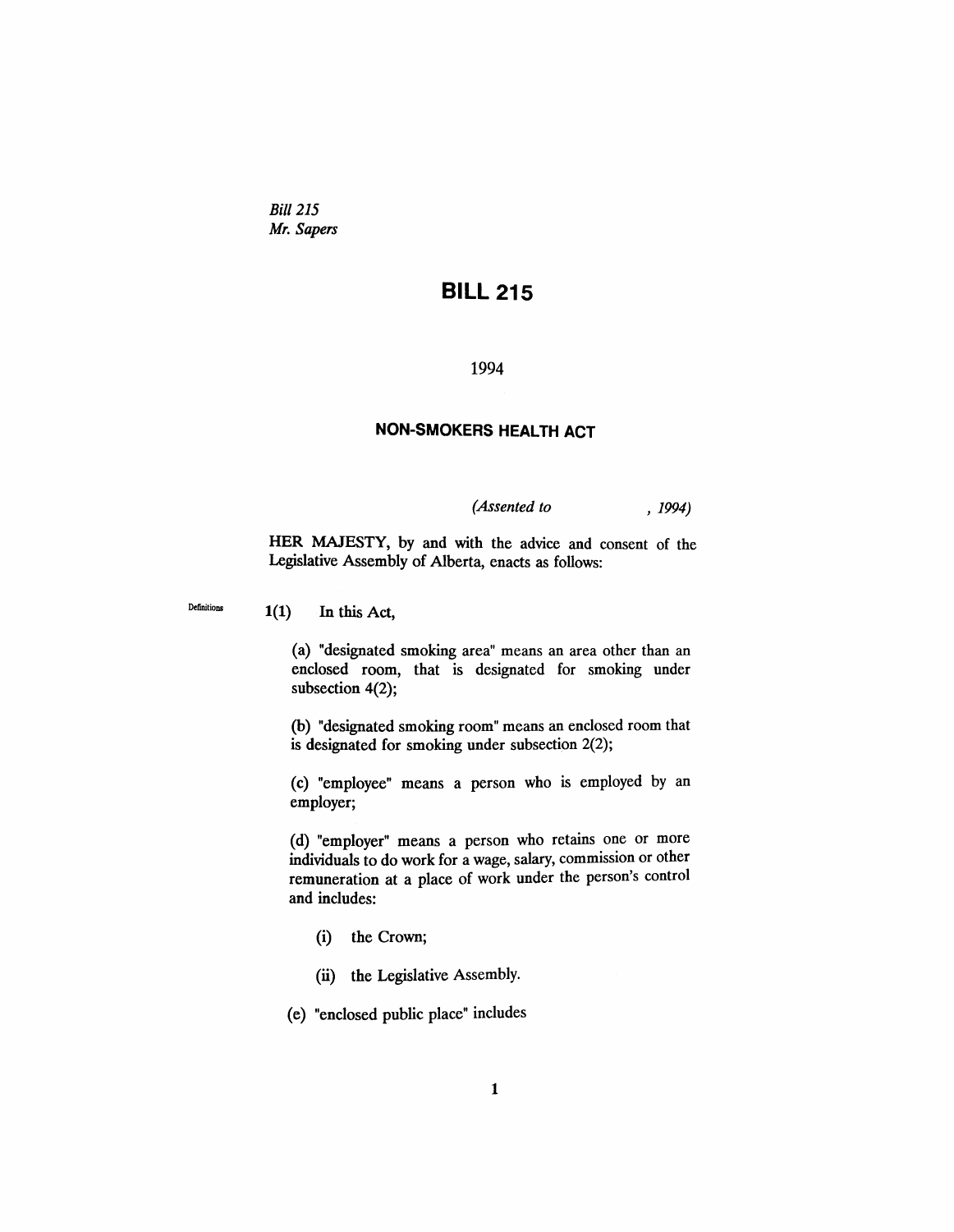- (i) an enclosed place or building to which the public has or is permitted to have access,
- (ii) an enclosed place of public resort, and
- (iii) a conveyance in a public place,

but does not include a restaurant, lounge, bar, tavern or tobacco shop which has posted at its entrance prominent signs warning of the risks to health presented by smoking;

(t) "inspector" means a person designated as such pursuant to section 24;

(g) "Minister" means the Minister designated by the Lieutenant Governor in Council;

(h) "peace officer" has the meaning given to it in The Criminal *Code* (Canada);

(i) "retailer" means a person· engaged in any business that includes the sale of a tobacco product at retail, and includes all agents and employees;

G) "smoke" means to smoke, hold or otherwise have control over an ignited tobacco product;

(k) "tobacco paraphernalia" means cigarette papers, cigarette tubes, cigarette makers, cigarette holders and pipes;

(I) "tobacco product" means any product manufactured wholly or partly from tobacco and intended for use by smoking, inhalation or mastication, and includes nasal and oral snuff.

(m) "work space" means any indoor or other enclosed space in which employees perform the duties of their employment, and includes any adjacent corridor, lobby, stairwell, elevator, cafeteria, washroom or other common area frequented by such employees during the course of their employment or a train referred to in subsection (2).

(2) This Act applies to a work place on a passenger train or a motor vehicle.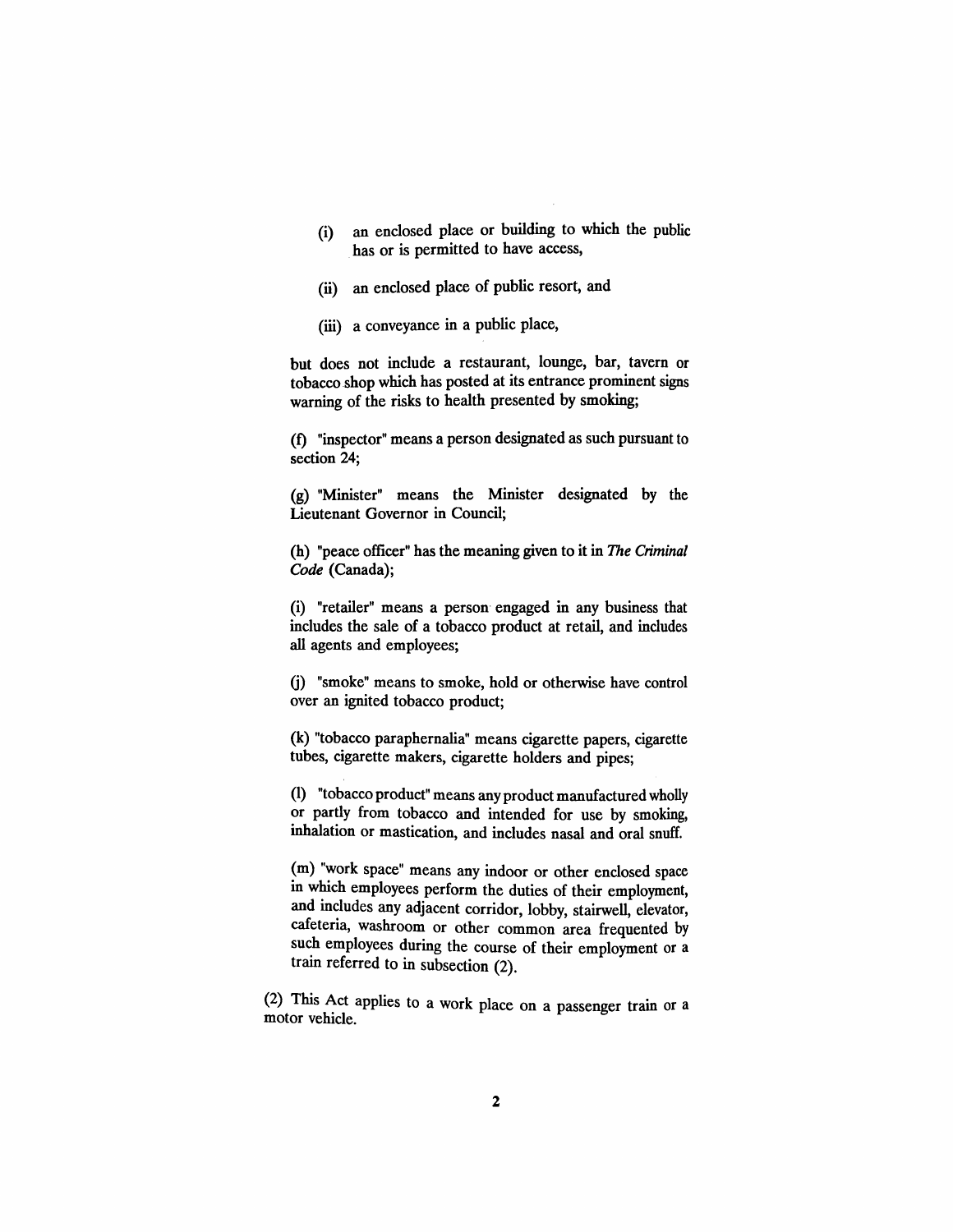#### PART 1

#### **SMOKING PROHIBITED**

Duty of employer 2(1) Every employer, and any person acting on behalf of an employer, shall ensure that persons refrain from smoking in any work space under the control of the employer.

> (2) An employer may, to the extent permitted by the regulations, designate for smoking

(a) enclosed rooms under the control of the employer other than rooms normally occupied by non-smokers, and

(b) areas under the control of the employer on a motor vehicle or in a bus station other than areas normally occupied by non-smokers.

(3) Where an employer has designated a room for smoking under subsection (2) in a building or portion of a building the construction of which commenced before January 1, 1995, the employer shall, to the extent reasonably practicable, ensure that the room conforms to any requirements of the regulations respecting independent ventilation of designated smoking rooms.

(4) No employer shall designate a room for smoking under subsection (2) in a building or portion of a building the construction of which commenced after December 31, 1994 if the room fails to conform to any requirements of the regulations respecting independent ventilation of designated smoking rooms.

(5) No employer shall designate a room or area for smoking under subsection (2) in a work place, other than on a motor vehicle that is carrying passengers, until after the employer has consulted with the joint work site health and safety committee appointed under the *Occupational Health and SafetyAct* in respect of that work place or, if there is no such committee, with the employees employed there.

3 No person shall smoke in an enclosed public place.

 $S_{\text{moking}}$  4(1) No person shall smoke in any work place under the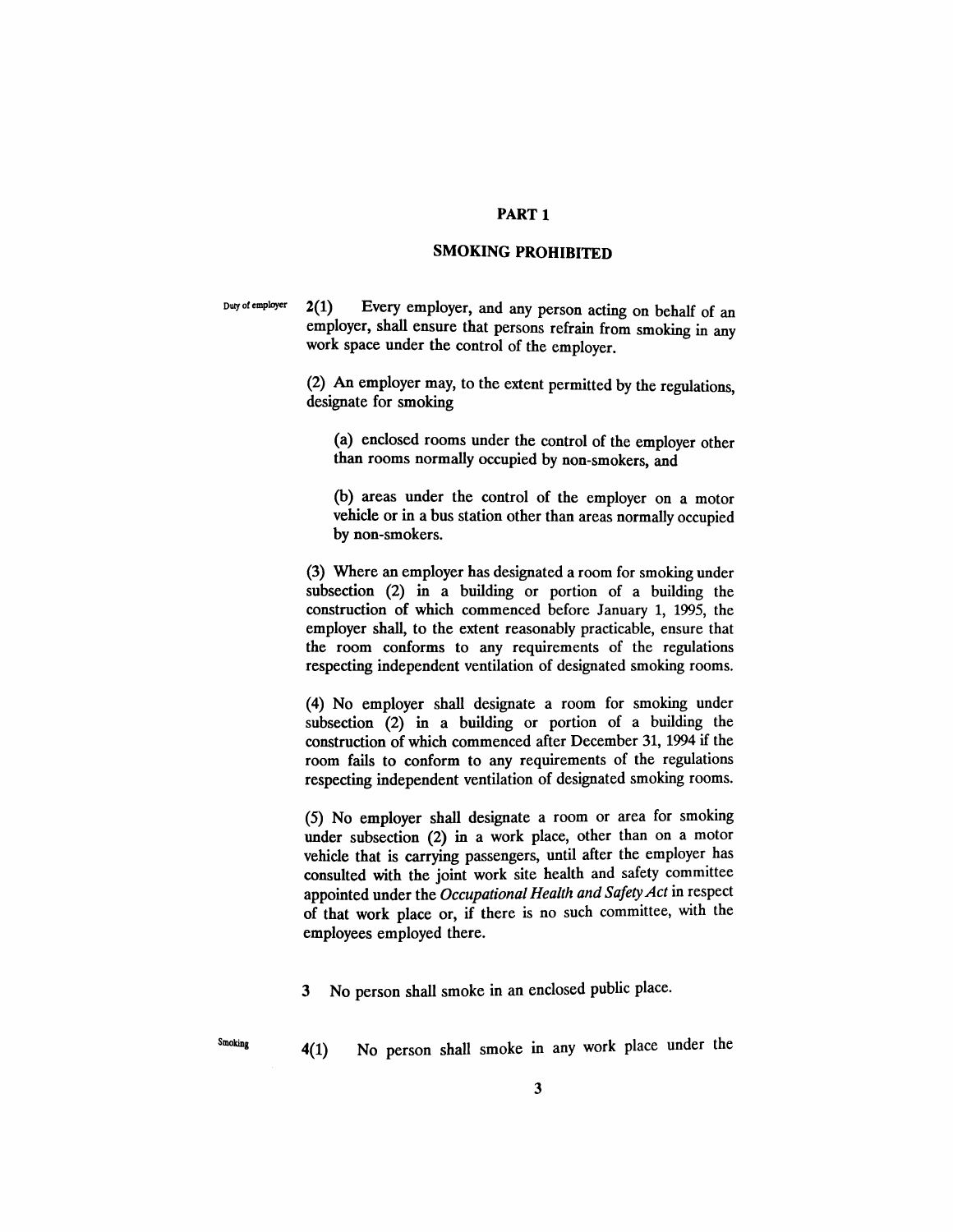prohibited Smoking on trains or motor vehicles Saving **Regulations** control of an employer except in a designated smoking room or designated smoking area. (2) An employer shall, to the extent and in the manner required by the regulations, inform employees and members of the public of the prohibition imposed by subsection (1) and of the location of designated smoking rooms and designated smoking areas under the control of the employer. 5(1) An employee who becomes aware that a passenger is smoking in contravention of section 4 on a train or motor vehicle operated by the employer of the employee shall request the passenger to refrain from smoking. (2) Where a passenger fails to comply with a request made under subsection (1), the employer shall require the passenger to disembark at the next scheduled stop following the passenger's failure to comply. (3) An employer may not, in respect of a train carrying passengers, designate for smoking under subsection 2(2) (a) areas comprising more than two thirds of the seating accommodation of any class; (b) areas on more than two thirds of the cars providing a class of seating accommodation; or (c) areas comprising more than two thirds of the sleeping car accommodation other than enclosed accommodation. 6 Nothing in section 3 or 4 affects the operation of any other Act or regulations thereunder or any rule of law in relation to the protection of persons from exposure to tobacco smoke. 7(1) The Lieutenant Governor in Council may make regulations (a) respecting the size, number, proportionate floor space, location, use, number of occupants and other characteristics of rooms and areas that may be designated for smoking under section 2(2);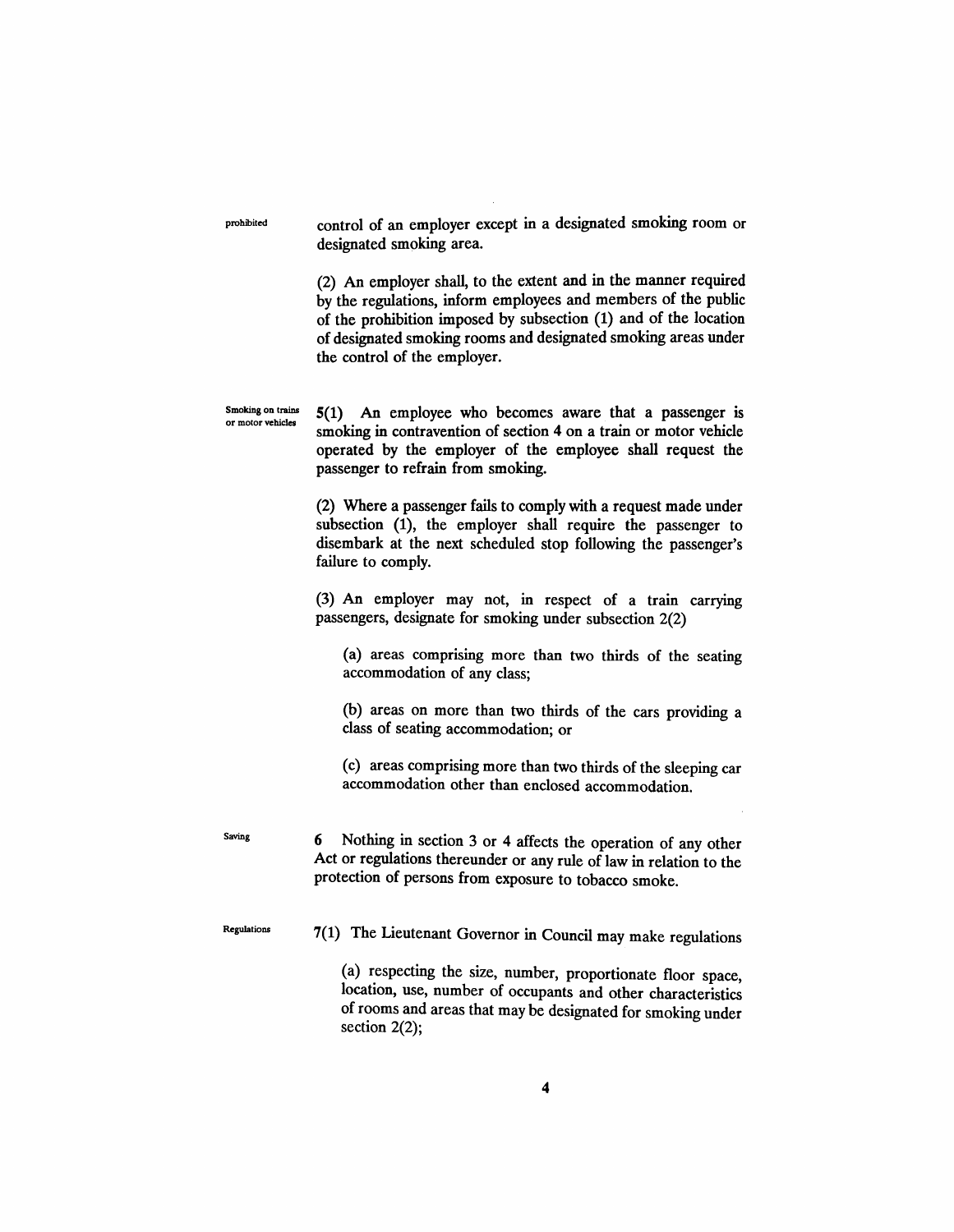(b) respecting the ventilation of designated smoking rooms;

(c) permitting the designation of the whole or any part of motor vehicles as areas or rooms for smoking, either generally or on specified routes or in specified classes of service;

(d) respecting the maximum proportion of motor vehicle trips operated for hire or reward in passenger service in respect of which designated smoking areas or rooms may be provided during any specified travel period, either generally or on specified routes or in specified classes of service;

(e) requiring employers to inform employees and members of the public of the prohibition imposed by section 4 and of the location of designated smoking areas and designated smoking rooms, and respecting the manner of so informing them; and

(f) prescribing the form of tickets for the purposes of section 12 and fIXing the fme payable in proceedings under that section in respect of a frrst or a subsequent contravention of any provision of this Act, not exceeding the amount fixed by section 10 for such a contravention.

(2) Regulations made pursuant to this section may be made applicable to all employers or to a class of employer and in respect of all work spaces or a class of work space.

Proceedings against Crown 8 Notwithstanding any other Act, proceedings in respect of an offence under this Act may be brought against an employer that is an agent of Her Majesty in the employer's own name, or against a person acting on behalf of such an employer, in the same manner as if that employer were a person not an agent of Her Majesty, and a fine imposed against the employer in such proceedings may be paid out of any funds held by the employer.

Inspection of premises

9(1) For the purpose of verifying compliance with this Act, an inspector may at any reasonable time enter and inspect any work space under the control of an employer.

(2) The person in charge of a work space entered by an inspector pursuant to subsection  $(1)$  and every person found in that place shall give the inspector all reasonable assistance to enable an inspector to carry out the inspector's duties and shall furmsh the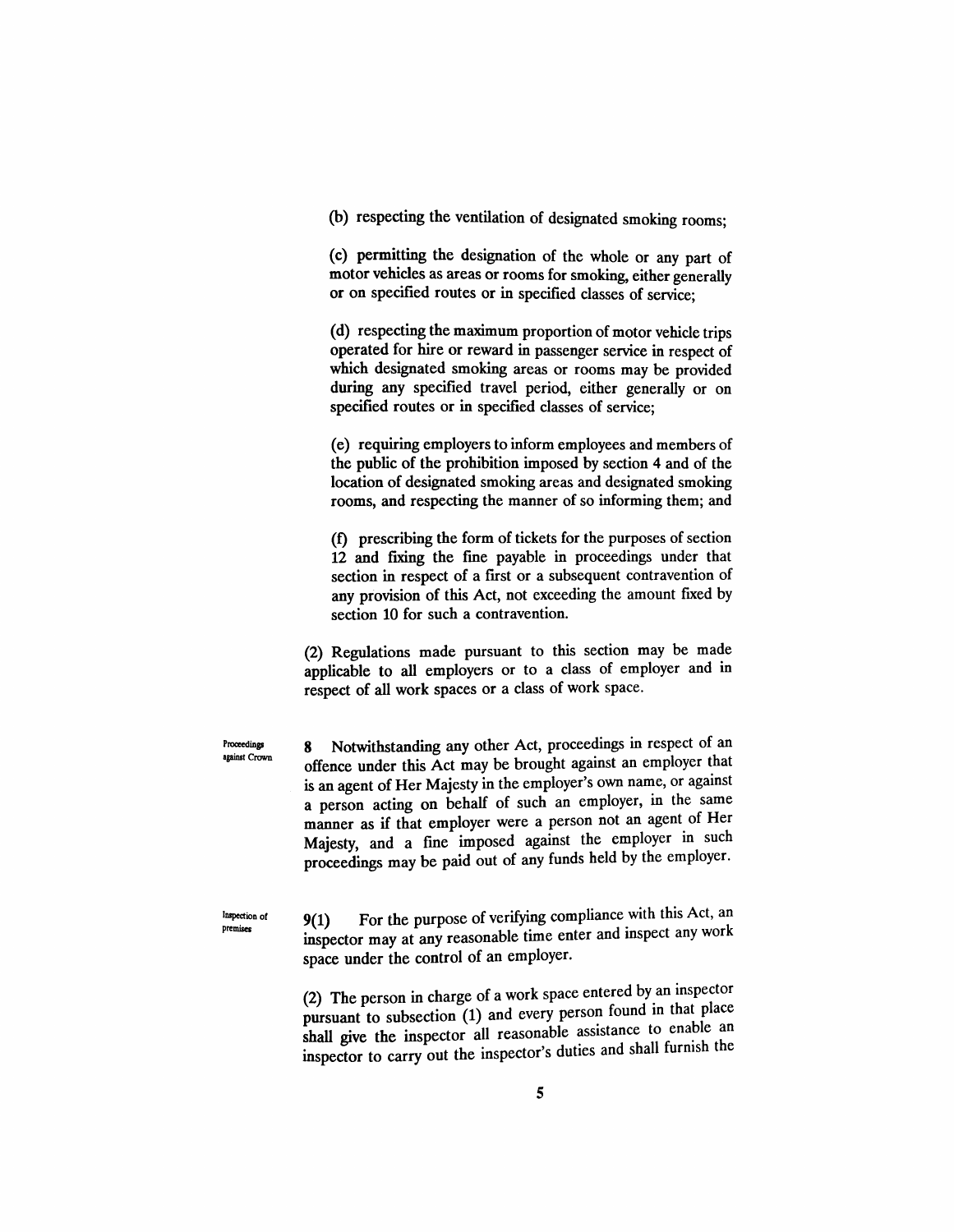inspector with any information that the inspector has reasonable grounds to believe is required to carry out the inspection.

(3) No person shall wilfully obstruct an inspector in the performance of the inspector's duties under this section.

Offence and punishment

10(1) Every employer who contravenes section 2, 4(2) or 5(3) is guilty of an offence and is liable on summary conviction

(a) for a frrst offence, to a fme not exceeding \$1000; and

(b) for a subsequent offence, to a fine not exceeding \$10 000.

(2) Every person who contravenes section 3 or 4(1) is guilty of an offence and is liable on summary conviction

(a) for a first offence, to a fme not exceeding \$50; and

(b) for a subsequent offence, to a fine not exceeding \$100.

(3) Every person who fails to provide reasonable assistance to an inspector pursuant to section 9(2) is guilty of an offence and is liable on summary conviction to a fine not exceeding \$1000.

Service 11 Service of a summons or a ticket under this Act on an employer that is not an individual may be effected by delivery of the summons or ticket to the president, secretary or other executive officer of the employer, to the person appearing to have the control or management of any establishment of the employer, or to the employee or agent by whose act or omission the employer is alleged to have committed the offence.

Ticket; conviction  $12(1)$  An inspector or peace officer who has reasonable grounds to believe that an offence has been committed under this Part may serve a ticket in the form prescribed by the regulations, completed and signed by the inspector or peace officer, by causing the ticket to be delivered to the person believed to have committed the offence, if an individual, or to a person referred to in section 2 in any other case.

> (2) Either before or after service of a ticket, any information under oath shall be laid before a justice in respect of the offence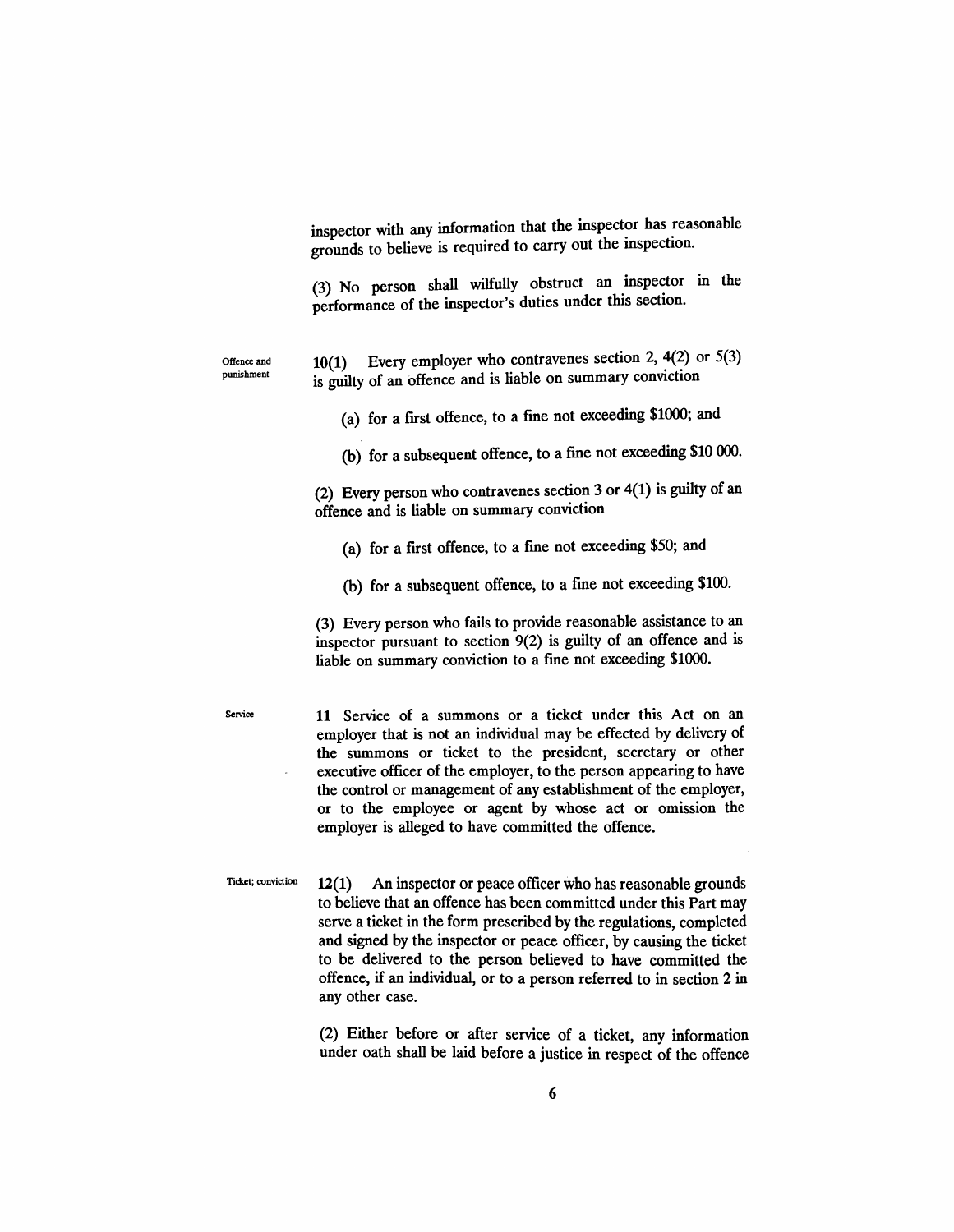alleged in the ticket.

(3) A person on whom a ticket is served or, where service is effected in accordance with section 11, a person acting on behalf of the employer so served may, within 15 days after it is served, complete and sign the plea of guilty set out in the ticket and deliver or mail the plea, together with the fine fixed by the regulations and specified in the ticket, to the court specified in the ticket.

(4) Acceptance by the court of a payment made under subsection (3) constitutes a plea of guilty, whether or not the plea is signed or the signature is proved and endorsement of the payment on the ticket constitutes the conviction of the person for the offence.

(5) Service of a ticket may be proved by the oral evidence given under oath of the person who served it or by the affidavit of that person made before a justice or other person authorized to administer oaths or take affidavits.

(6) Where a plea in respect of an alleged offence is not entered in accordance with subsection (3) and service of the ticket alleging the offence is proved before a justice, the justice shall examine the information laid pursuant to subsection (2) and, if it is complete and regular on its face, shall enter a conviction in the accused's absence and impose a fme in the amount prescribed by the regulations and specified in the ticket.

(7) In this section, the expressions "justice" and "peace officer" have the same meaning as in the Criminal Code (Canada).

13(1) No employer shall

- (a) dismiss or threaten to dismiss an employee;
- (b) discipline or suspend an employee;
- (c) impose any penalty upon an employee; or
- (d) intimidate or coerce an employee,

because that employee has reported or proposes to report a contravention or possible contravention of this Act.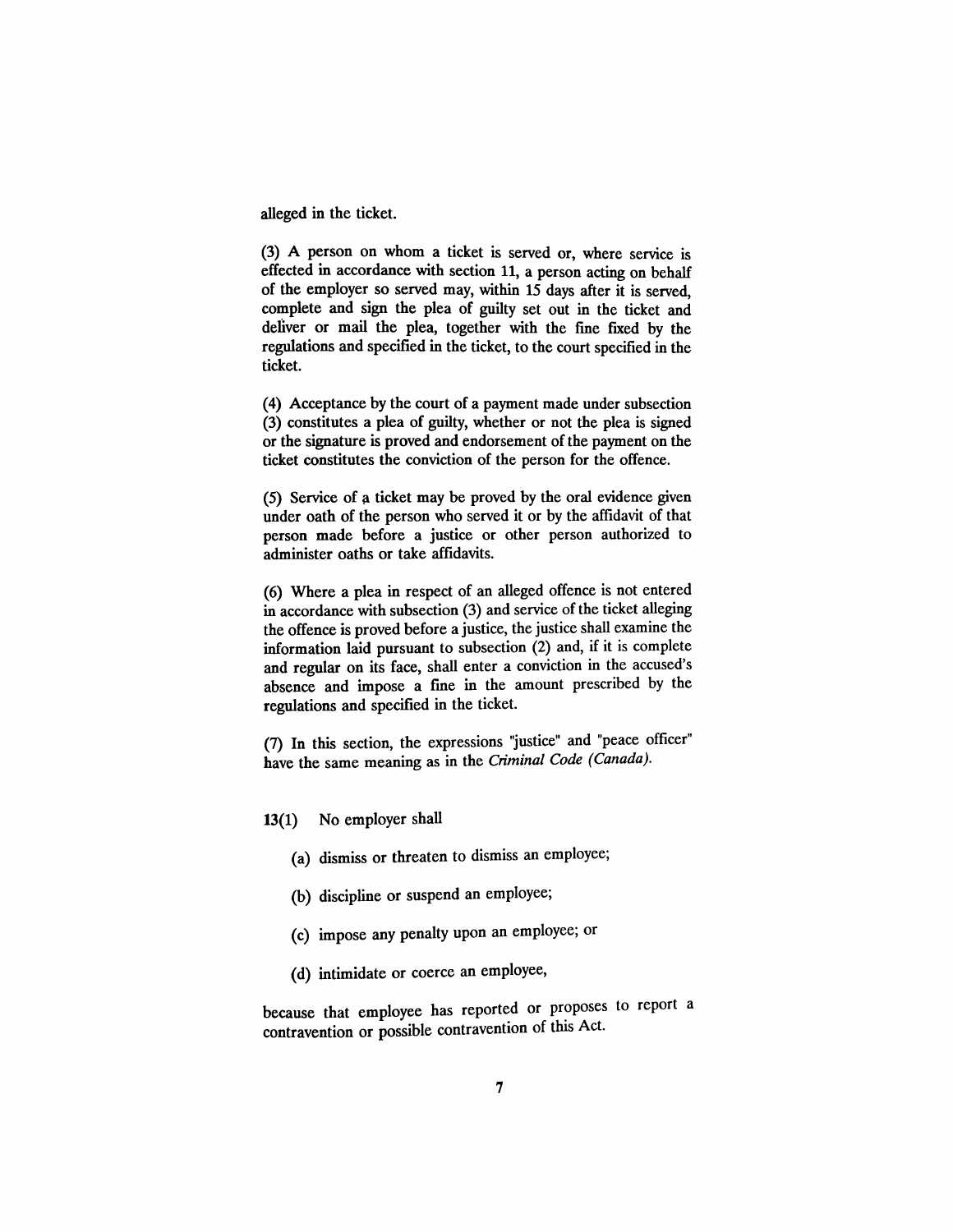(2) An employer who contravenes subsection (1) is guilty of an offence and liable upon summary conviction to a fine not exceeding \$5000.

#### PART 2

#### SALE OF TOBACCO TO MINORS

Marketing provisions

Sale

14(1) No person may manufacture, distribute, keep for sale, offer for sale or sell a tobacco product unless the tobacco product and the method of packaging and the package in which it is contained conform to the regulations.

(2) No person may manufacture, distribute, keep for sale, offer for sale or sell any cigarettes unless those cigarettes are enclosed in a package containing not fewer than 20 cigarettes.

(3) No person may sell or offer for sale a tobacco product at a discounted, special or reduced price, including discounts on account of volume, irrespective of the source of the discount.

(4) No person may offer, give or accept consideration in return for a public display, including at retail or at wholesale, of a tobacco product or products at retail.

(5) No person shall display or offer for sale a tobacco product except as permitted by regulations.

15(1) No person may directly or indirectly sell, distribute or furnish tobacco products or tobacco paraphernalia to a person under the age of eighteen years.

(2) No person may purchase tobacco on behalf of, or for the purpose of resale to, a person under the age of eighteen years.

(3) No person may grant a person under the age of eighteen years authority to obtain tobacco products or tobacco paraphernalia except a peace officer or inspector for the purpose of monitoring compliance with this Act.

Defence (4) It is no defence to a prosecution for an offence under subsection (1) for the person to show that the person under the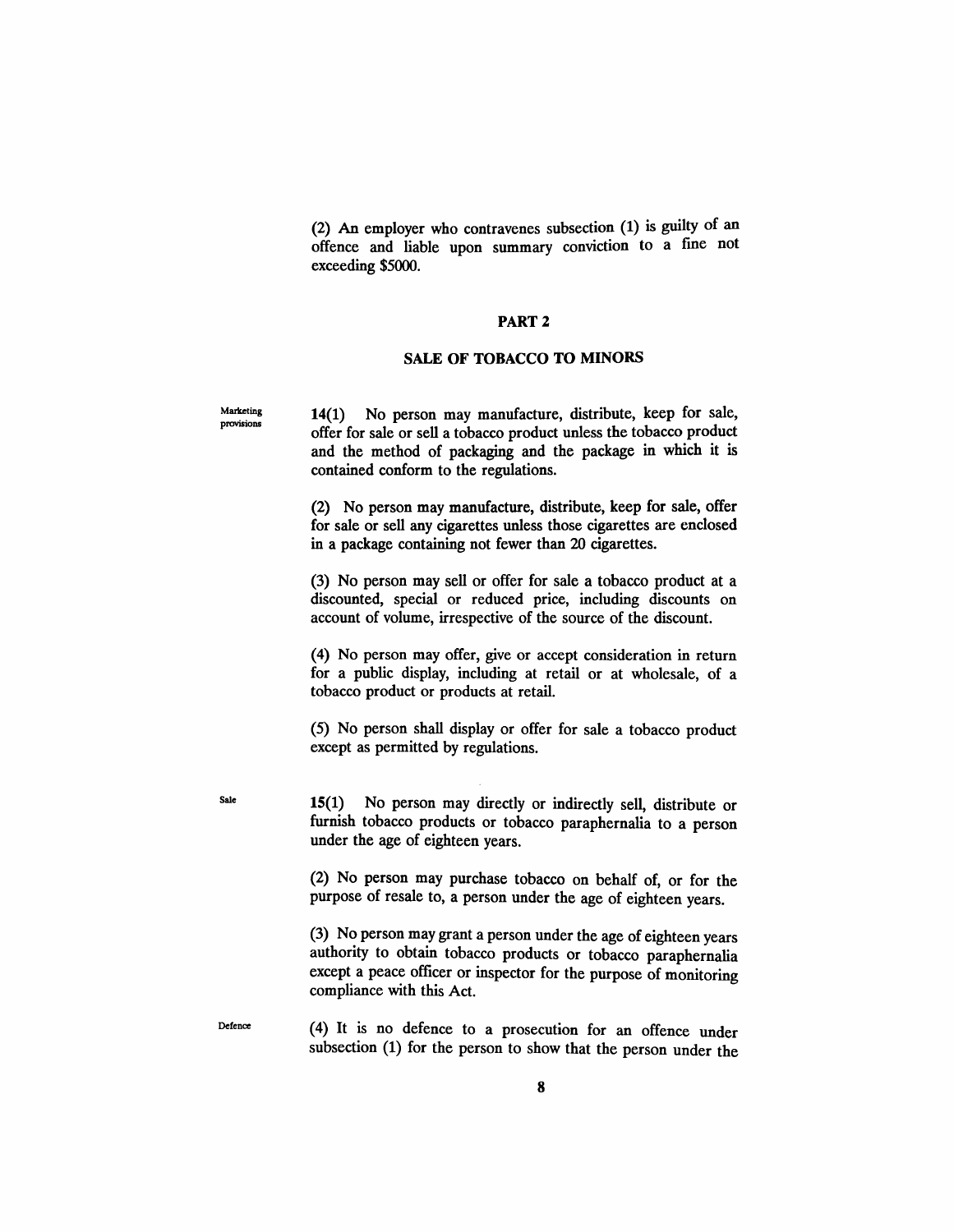age of eighteen years appeared to be above that age.

Proof of age (5) Every person selling tobacco products or paraphernalia must require a person appearing to him to be under the age of eighteen years to provide satisfactory proof of age as prescribed in the regulations, or else refuse the sale of tobacco products or paraphernalia.

> (6) If it appears that any proof of age provided under subsection (5) has been altered in any way, the person who demanded the proof of age shall not accept it as satisfactory and shall not complete the sale.

16(1) No person shall sell or agree to sell tobacco in Alberta for retail consumption without a subsisting retailer's licence issued under the authority of this Act.

Licensing requirements

> (2) An applicant is entitled to be issued a licence to sell tobacco except if

- (a) the past or present conduct of the applicant affords reasonable grounds for belief that the applicant will not carryon business in accordance with the law and with integrity and honesty,
- (b) the applicant is carrying on activities that are, or will be if the applicant is licensed, in contravention of this Act or the regulations.

(3) Every retailer shall be require to post any signage and information prescribed in the regulations, at the place of retail business.

(4) Every retailer shall inform all employees of the provisions of this Act.

(5) It is a condition of every tobacco retailer's licence issued pursuant to this Act that the holder of the licence, his agents and employees shall comply with the provisions of this Act and the regulations, and all applicable Federal and Provincial laws respecting but not limited to the sale of, or dealing in, tobacco products.

(6) Suspension of the tobacco retailer's licence shall be effective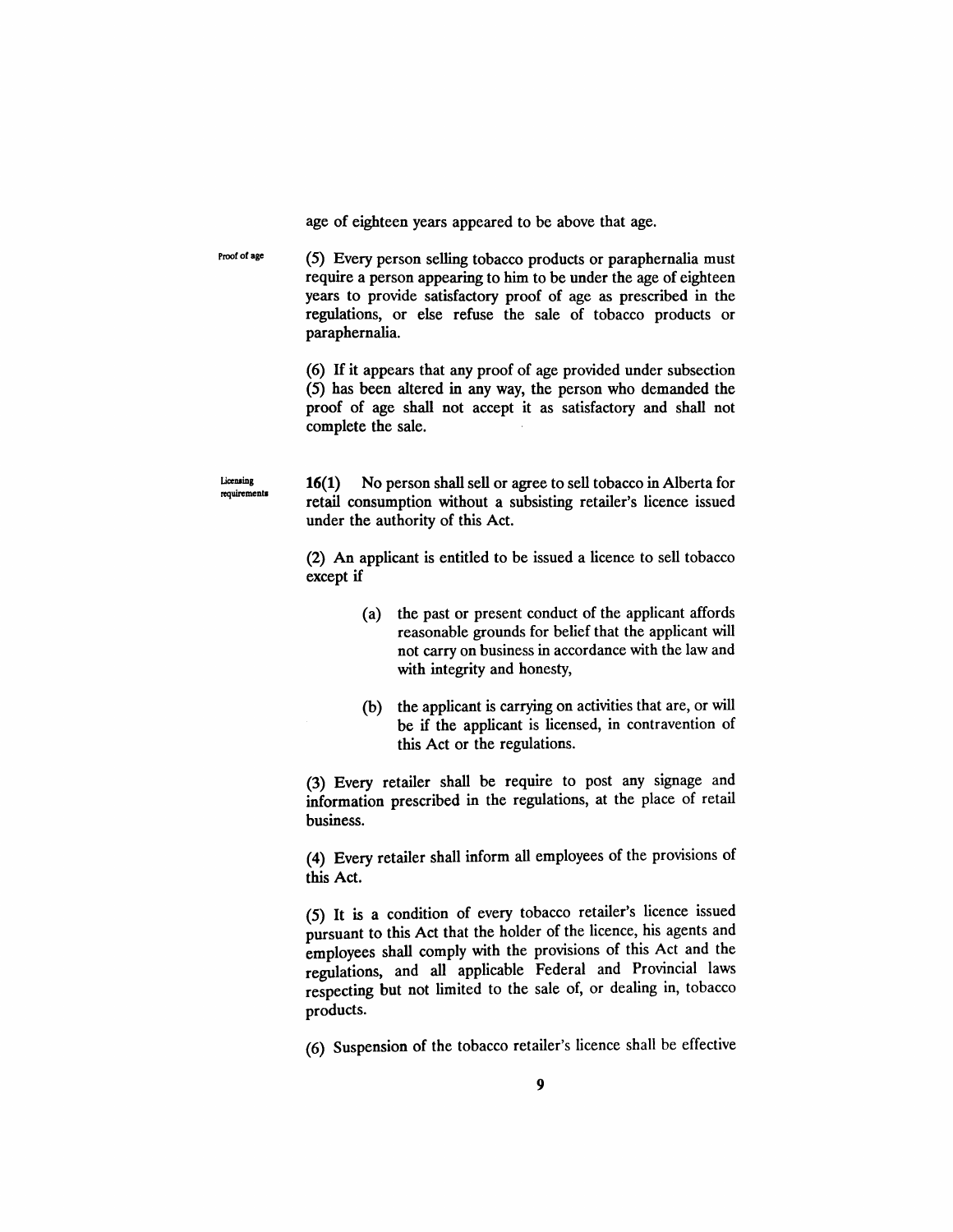immediately when he or his agents or employees are charged with a violation if this Act and the regulations or any other applicable Federal or Provincial law respecting but not limited to the sale of, or dealing in, tobacco products.

(7) A licence issued under this section is not transferable.

(8) All new licence applications are subject to a 6O-day approval period.

Powers of the Minister

17(1) The Minister, with respect to licences referred to in section 16, may by order

- (a) refuse to issue or renew, or may revoke or suspend any licence;
- (b) prohibit any person or class of persons from acquiring licences;
- (c) attach or remove conditions or terms to any tobacco licence;
- (d) restrict the total number of licences issued;
- (e) prohibit a person or any class of persons from distributing, keeping for sale, offering for sale or selling tobacco products whereof the person is not so licensed; and
- (2) Where the Minister proposes, with respect to licences referred to in section 16,
	- (a) to refuse to issue or renew a licence;
	- (b) to suspend or revoke a licence;
	- (c) to attach conditions or terms to a licence,

the Minister shall serve notice of the proposal together with written reasons on the applicant or holder of the licence.

(3) Where the Minister proposes to suspend or revoke a licence, the Minister may by order temporarily suspend the licence and other order shall take effect immediately, notwithstanding that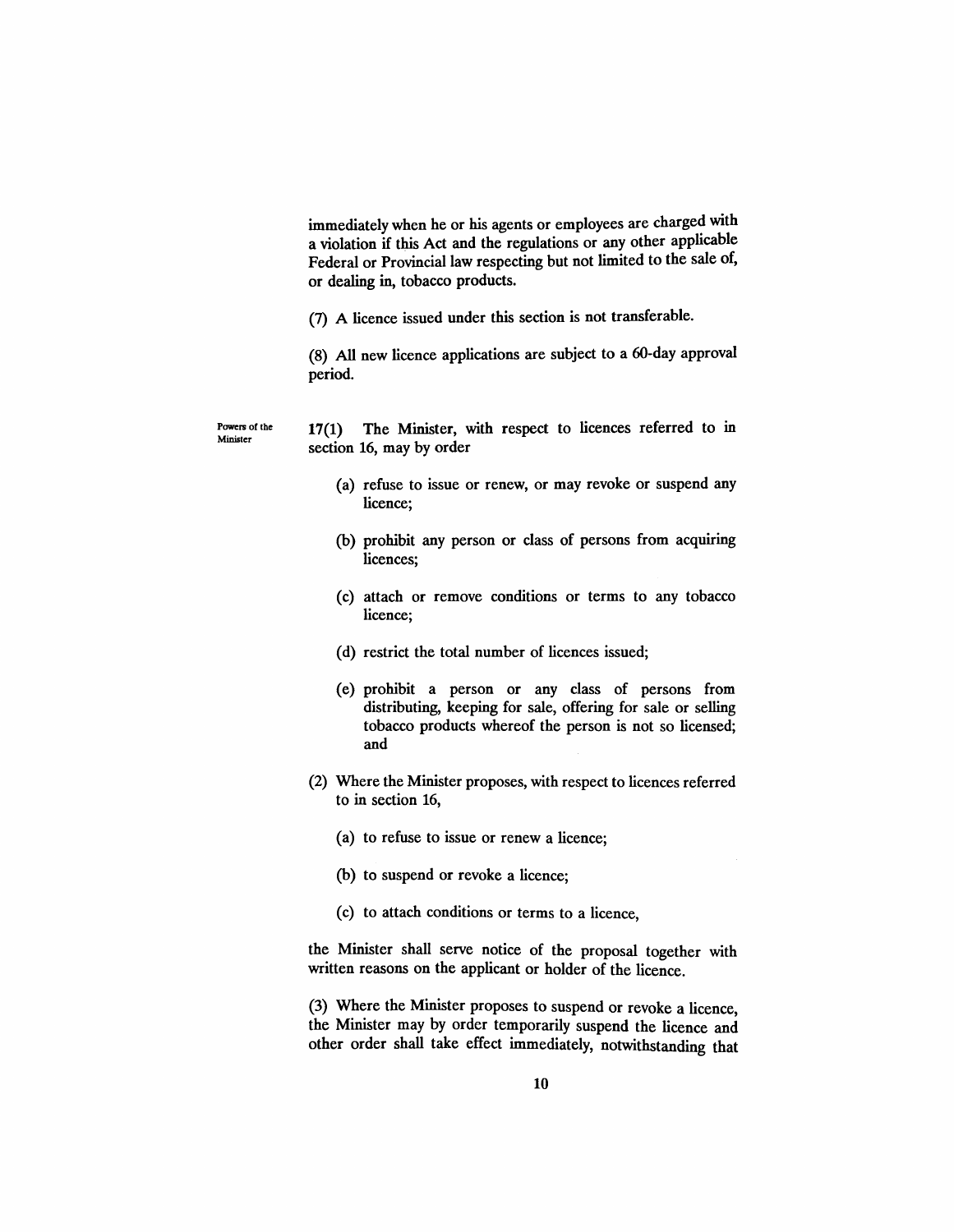subsection (2) has not been complied with.

| Regulations     | 18 The Lieutenant Governor in Council may make regulations                                                                                                                                                                                                                                     |
|-----------------|------------------------------------------------------------------------------------------------------------------------------------------------------------------------------------------------------------------------------------------------------------------------------------------------|
|                 | (a) prescribing anything that by this Act may be prescribed;                                                                                                                                                                                                                                   |
|                 | (b) respecting the issue of retail licences, and licence fees;                                                                                                                                                                                                                                 |
|                 | (c) specifying the content, form and manner of presentation<br>of signs that must be displayed with tobacco at the time<br>the tobacco is offered for sale or is sold to a purchaser;                                                                                                          |
|                 | (d) prescribing satisfactory proof of age as required in section<br>15(5);                                                                                                                                                                                                                     |
|                 | (e) prescribing ticketing procedures as specified in section 22.                                                                                                                                                                                                                               |
| Civil liability | 19 Any person who reports to an inspector or peace office a<br>violation or suspected violation of this Act is not liable to any civil<br>action in respect of the allegation contained in the report or<br>anything done in good faith in assistance of any investigation by an<br>inspector. |
| Penalties       | A person, other than a retailer, who is found guilty of an<br>20(1)<br>offence under this Part or the regulations is liable on summary<br>conviction                                                                                                                                           |
|                 | (a) for a first offence, to a fine not exceeding \$2,000                                                                                                                                                                                                                                       |
|                 | (b) for a second offence to a fine not exceeding \$10,000                                                                                                                                                                                                                                      |
|                 | (c) for a third or subsequent offence to a fine not exceeding<br>\$50,000                                                                                                                                                                                                                      |
|                 | (2) A retailer who is found guilty of an offence under this Act or<br>the regulations is liable on summary conviction                                                                                                                                                                          |
|                 | (a) for a first offence, to a fine not exceeding \$2,000 and<br>three month licence suspension                                                                                                                                                                                                 |

(b) for a second offence, to a fine not exceeding \$10,000 and a six month licence suspension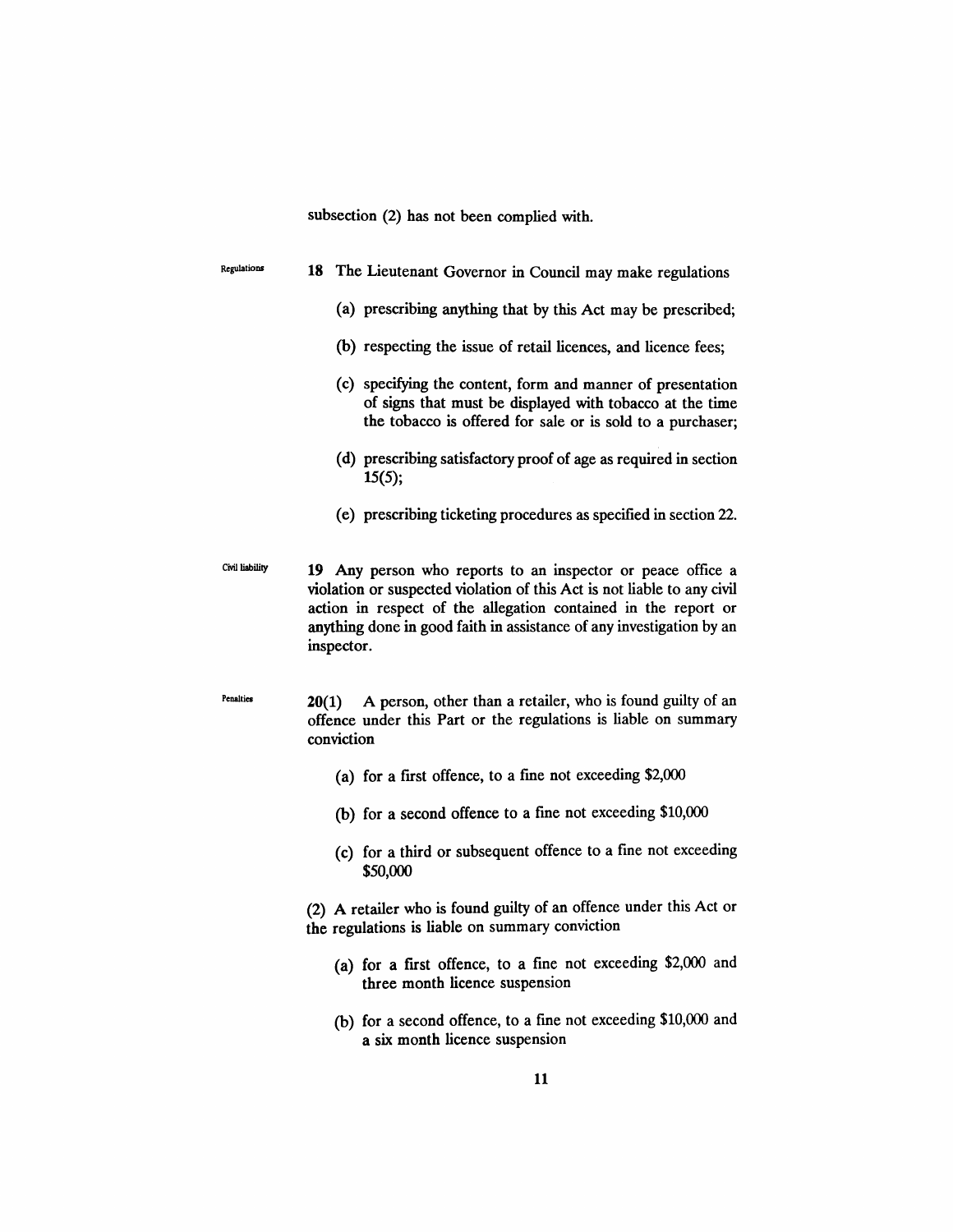(c) for a third or subsequent offence, to a fme not exceeding \$50,000 and a licence revocation.

21(1) The Minister, an inspector, or a police officer may, either before or after the institution of proceedings against a person in respect of an offence under this Act, accept from the person alleged to have been guilty of the violation payment of the fme for that violation.

(2) The person so accepting payment under this section shall deliver a receipt to the offender showing the name of the offender, the amount paid, the date of payment and the offence in respect of which the payment is made.

(3) Where a person pays a fme under subsection (1) that person shall also receive a licence suspension or revocation for the period of time specified under section 20(2).

(4) The payment of an amount under subsection (1) shall, for the purpose of this Act, have the same effect as if the person paying the amount had been convicted of the violation in respect of which the amount of paid and a certificate or a copy of a receipt signed by a person authorized by the Minister of Justice under subsection (1) for the amount so paid is evidence of the conviction without further proof.

#### Summons ticket

22(1) A complaint may be made and summons issued by means of a ticket summons in accordance with this section for a violation of a provision of this Part or the regulations.

(2) Every summons ticket shall contain

- (a) the complaint;
- (b) the summons; and
- (c) those other matters that may be prescribed by the regulations.

(3) A peace officer or inspector shall indicate the offence charged on the summons ticket.

(4) Upon completing a summons ticket in respect of an offence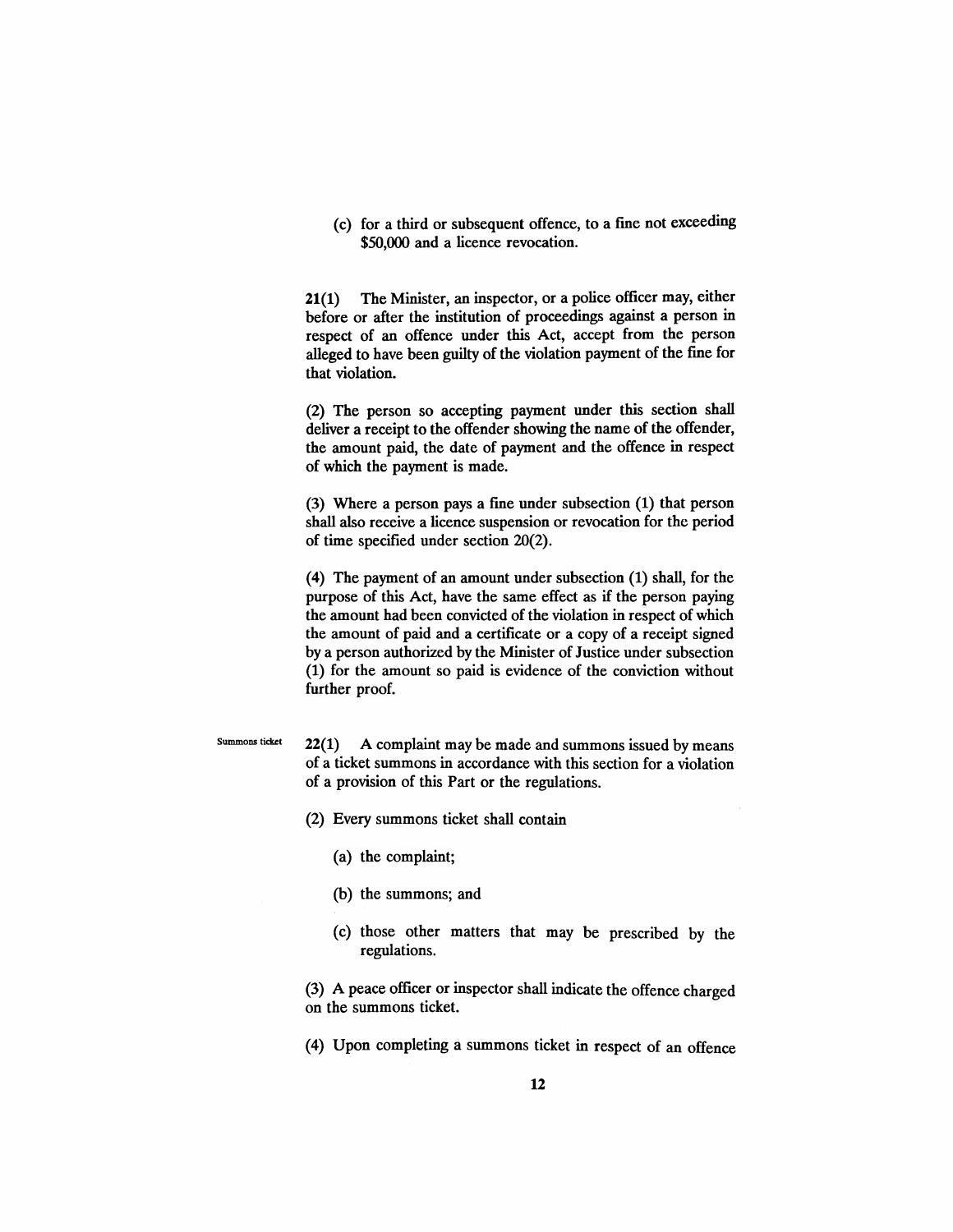under this Act and signing it, the inspector shall deliver the summons ticket to the person charged with the offence, and delivery of the summons ticket in accordance with this subsection shall be considered to be personal service.

Other duties 23 Nothing in this Act affects any other legal duty or obligation of a retailer or other person existing prior to the commencement of this Act.

#### PART 3

#### **GENERAL**

Appointment and poweR of Inspectors 24(1) The Minister may designate as a tobacco product inspector any person who, in the opinion of the Minister, is qualified to be so designated.

> (2) The Minister shall furnish every inspector with a certificate of the inspector's designation as such and, on entering any place described in subsection (3), an inspector shall, on demand, produce the certificate to the person in charge.

> (3) For the purpose of enforcing this Act and the regulations, an inspector may

- (a) at any reasonable time, enter and inspect any work space or premises where tobacco is sold or offered for sale.
- (b) investigate any complaint of a violation of this Act and examine a vendor or employee of a vendor to determine if a violation occurred;
- (c) arrange for test purchases of tobacco;
- (d) give directions to an employer or a vendor;
- (e) issue a ticket summons or information in respect of a violation of this Act;
- (f) record and report convictions under this Act;
- (g) request information or production for inspection of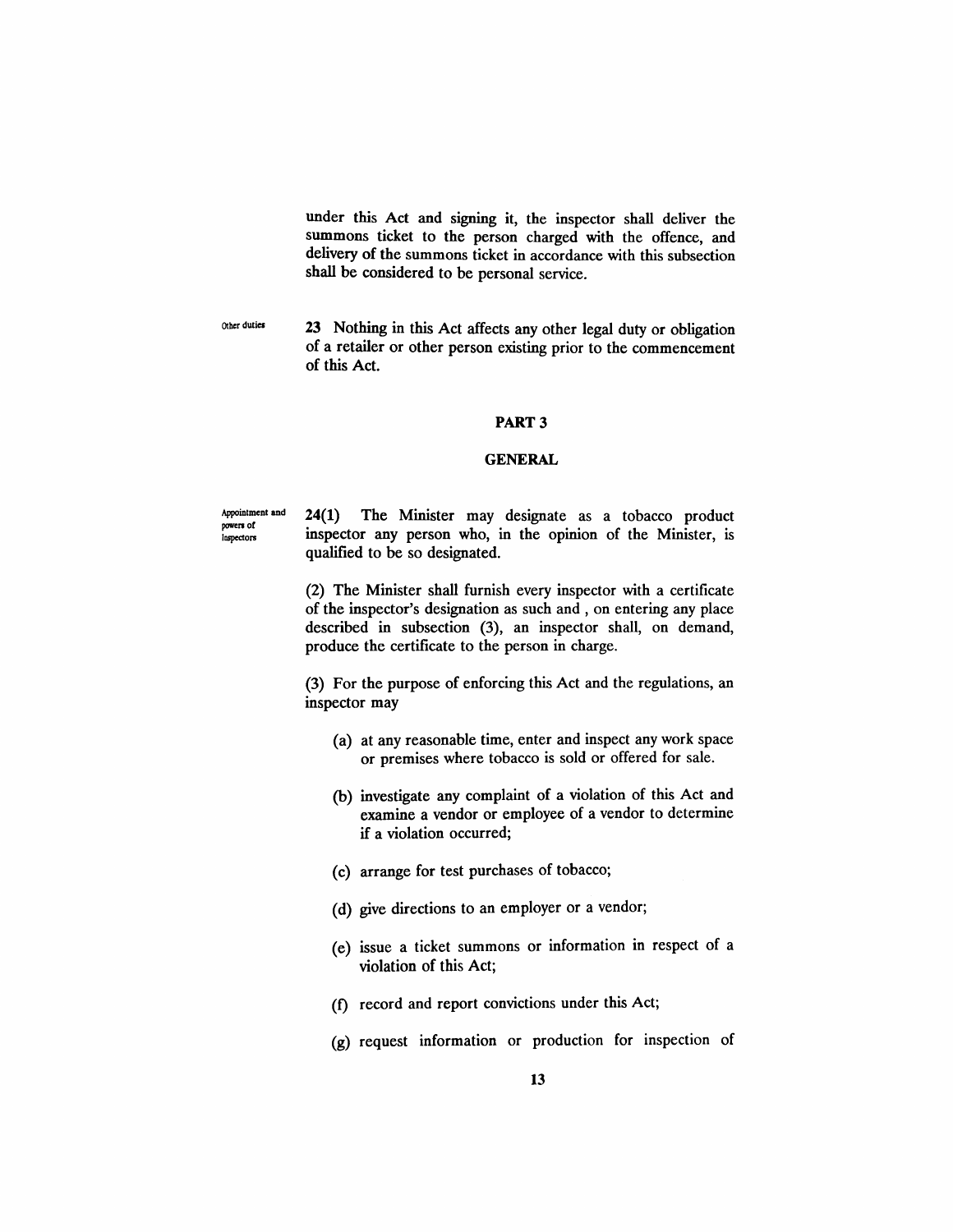documents or other things that may be relevant to the carrying out of an inspection, and

(h) remove documents or other things produced as a result of a request under clause (g) or discovered during the inspection for the purpose of making copies of taking extract.

(4) An inspector removing a document or other thing from premises under subsection (3) shall first provide a receipt for it to the person in charge of the premises and, subject to subsection (5), shall promptly return the document or other thing to the premises after completion of the making of copies or taking of extracts, as the case may be.

(5) An inspector may detain for the purposes of evidence any document or other thing that the inspector discovers while acting under this section and believes, on reasonable and probable grounds, may afford evidence of a violation of or a failure to comply with a provision of this Act or the regulations.

(6) Copies of or extracts from documents or things removed from the premises under this Act and certified by the person making the copies or taking the extracts as being true copies of or extracts from the originals are admissible in evidence to the same extent as, and have the same evidentiary value as, the documents or things of which they are copies or from which they are extracts.

(7) Every person shall give all reasonable assistance to the inspector to enable the inspector to exercise powers given under this Act and shall furnish the inspector with such information, documents and other things as the inspector may reasonably request.

(8) No person shall hinder, obstruct or otherwise interfere with an inspector who is carrying out the inspector's duties and functions under this Act and the regulations.

(9) No person shall knowingly make a false or misleading statement, either orally or in writing, or provide or produce a false document or other thing to an inspector who is carrying out the inspector's duties and functions under this Act and the regulations.

Crown Bound 25 This Act binds the Crown.